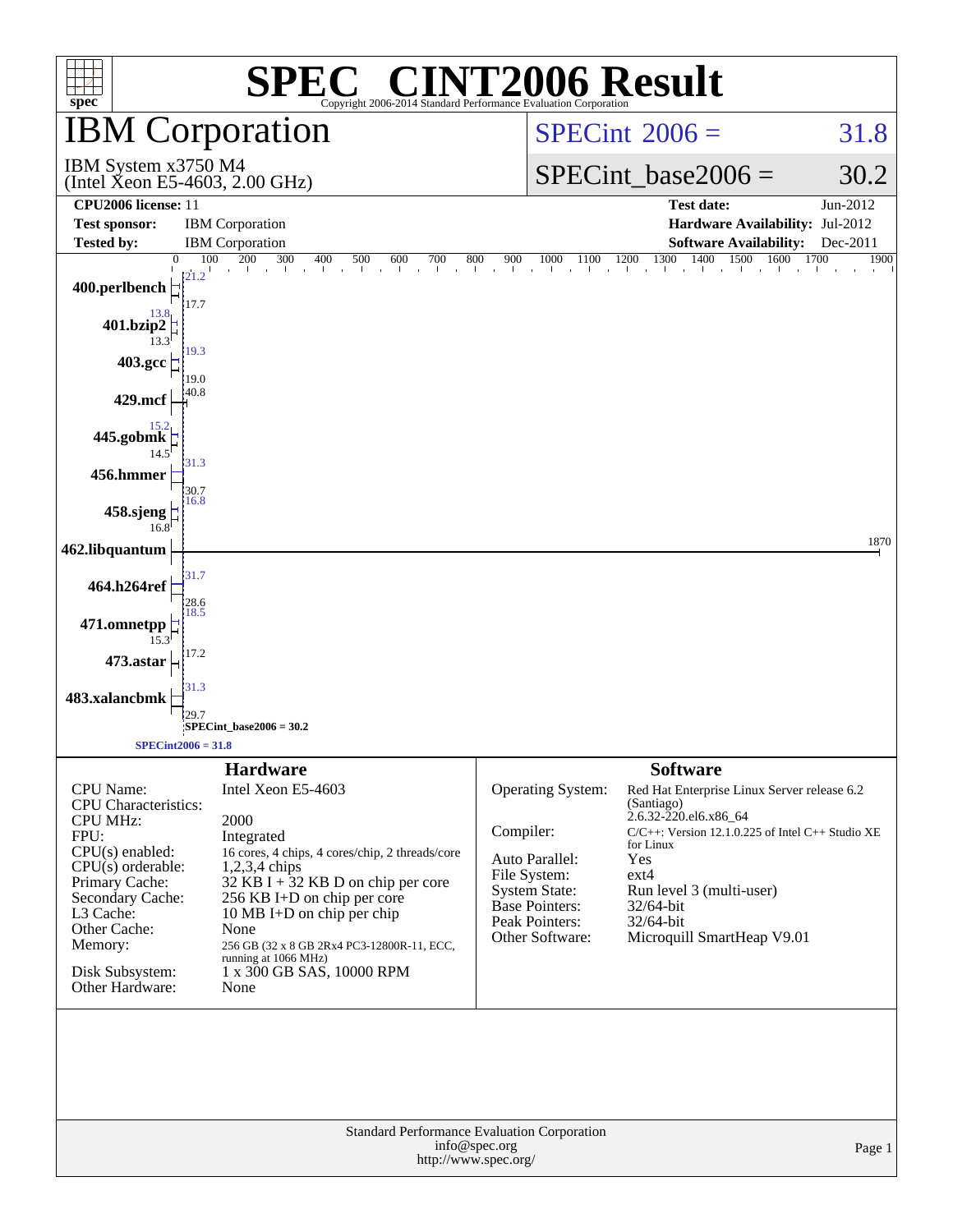

# IBM Corporation

# $SPECint2006 = 31.8$  $SPECint2006 = 31.8$

#### IBM System x3750 M4

(Intel Xeon E5-4603, 2.00 GHz)

SPECint base2006 =  $30.2$ 

**[CPU2006 license:](http://www.spec.org/auto/cpu2006/Docs/result-fields.html#CPU2006license)** 11 **[Test date:](http://www.spec.org/auto/cpu2006/Docs/result-fields.html#Testdate)** Jun-2012 **[Test sponsor:](http://www.spec.org/auto/cpu2006/Docs/result-fields.html#Testsponsor)** IBM Corporation **[Hardware Availability:](http://www.spec.org/auto/cpu2006/Docs/result-fields.html#HardwareAvailability)** Jul-2012 **[Tested by:](http://www.spec.org/auto/cpu2006/Docs/result-fields.html#Testedby)** IBM Corporation **[Software Availability:](http://www.spec.org/auto/cpu2006/Docs/result-fields.html#SoftwareAvailability)** Dec-2011

### **[Results Table](http://www.spec.org/auto/cpu2006/Docs/result-fields.html#ResultsTable)**

|                                                                                                                                                                                                                                                                                                                                                                                                 | <b>Base</b>    |       |                |       |                |             |                | <b>Peak</b>  |                |              |                |              |  |
|-------------------------------------------------------------------------------------------------------------------------------------------------------------------------------------------------------------------------------------------------------------------------------------------------------------------------------------------------------------------------------------------------|----------------|-------|----------------|-------|----------------|-------------|----------------|--------------|----------------|--------------|----------------|--------------|--|
| <b>Benchmark</b>                                                                                                                                                                                                                                                                                                                                                                                | <b>Seconds</b> | Ratio | <b>Seconds</b> | Ratio | <b>Seconds</b> | Ratio       | <b>Seconds</b> | <b>Ratio</b> | <b>Seconds</b> | <b>Ratio</b> | <b>Seconds</b> | <b>Ratio</b> |  |
| $ 400.\text{perlbench}$                                                                                                                                                                                                                                                                                                                                                                         | 551            | 17.7  | 552            | 17.7  | 552            | 17.7        | 461            | 21.2         | 462            | 21.2         | 462            | 21.1         |  |
| 401.bzip2                                                                                                                                                                                                                                                                                                                                                                                       | 724            | 13.3  | 724            | 13.3  | 724            | 13.3        | 700            | 13.8         | 699            | 13.8         | 700            | 13.8         |  |
| $403.\text{gcc}$                                                                                                                                                                                                                                                                                                                                                                                | 423            | 19.0  | 426            | 18.9  | 423            | <u>19.0</u> | <u>417</u>     | <u>19.3</u>  | 417            | 19.3         | 417            | 19.3         |  |
| $429$ .mcf                                                                                                                                                                                                                                                                                                                                                                                      | 223            | 41.0  | 223            | 40.8  | 226            | 40.4        | 223            | 41.0         | 223            | 40.8         | 226            | 40.4         |  |
| $445$ .gobmk                                                                                                                                                                                                                                                                                                                                                                                    | 723            | 14.5  | 723            | 14.5  | 722            | 14.5        | 692            | 15.2         | 692            | 15.2         | 692            | 15.2         |  |
| 456.hmmer                                                                                                                                                                                                                                                                                                                                                                                       | 306            | 30.5  | 304            | 30.7  | 304            | 30.7        | 298            | 31.3         | 298            | 31.3         | 298            | 31.3         |  |
| $458$ .sjeng                                                                                                                                                                                                                                                                                                                                                                                    | 722            | 16.8  | 722            | 16.8  | 722            | 16.8        | 722            | 16.7         | 722            | 16.8         | 721            | 16.8         |  |
| 462.libquantum                                                                                                                                                                                                                                                                                                                                                                                  | 11.1           | 1870  | 11.1           | 1870  | 11.1           | 1870        | 11.1           | 1870         | 11.1           | 1870         | 11.1           | 1870         |  |
| 464.h264ref                                                                                                                                                                                                                                                                                                                                                                                     | 775            | 28.6  | 774            | 28.6  | 774            | 28.6        | 697            | 31.7         | 697            | 31.7         | 698            | 31.7         |  |
| 471.omnetpp                                                                                                                                                                                                                                                                                                                                                                                     | 409            | 15.3  | 409            | 15.3  | 409            | 15.3        | 338            | 18.5         | 338            | 18.5         | 338            | <b>18.5</b>  |  |
| $473$ . astar                                                                                                                                                                                                                                                                                                                                                                                   | 406            | 17.3  | 408            | 17.2  | 408            | 17.2        | 406            | 17.3         | 408            | 17.2         | 408            | 17.2         |  |
| 483.xalancbmk                                                                                                                                                                                                                                                                                                                                                                                   | 232            | 29.7  | 234            | 29.5  | 232            | 29.7        | 221            | 31.3         | 221            | <u>31.3</u>  | 220            | 31.3         |  |
| $2.12 \pm 0.22$<br>$\mathbf{D} = \mathbf{1}$<br>$\mathbf{t} = \mathbf{t}$<br>$\mathbf{D}$ and $\mathbf{A}$ and $\mathbf{A}$ and $\mathbf{A}$ and $\mathbf{A}$ and $\mathbf{A}$ and $\mathbf{A}$ and $\mathbf{A}$ and $\mathbf{A}$ and $\mathbf{A}$ and $\mathbf{A}$ and $\mathbf{A}$ and $\mathbf{A}$ and $\mathbf{A}$ and $\mathbf{A}$ and $\mathbf{A}$ and $\mathbf{A}$ and<br>$-11 - 11 - 1$ |                |       |                |       |                |             |                |              |                |              |                |              |  |

Results appear in the [order in which they were run.](http://www.spec.org/auto/cpu2006/Docs/result-fields.html#RunOrder) Bold underlined text [indicates a median measurement.](http://www.spec.org/auto/cpu2006/Docs/result-fields.html#Median)

### **[Operating System Notes](http://www.spec.org/auto/cpu2006/Docs/result-fields.html#OperatingSystemNotes)**

Stack size set to unlimited using "ulimit -s unlimited"

cache size : 10240 KB

### **[Platform Notes](http://www.spec.org/auto/cpu2006/Docs/result-fields.html#PlatformNotes)**

 Operating Mode set to Maximum Perfomance in BIOS Sysinfo program /cpu2006.1.2/config/sysinfo.rev6800 \$Rev: 6800 \$ \$Date:: 2011-10-11 #\$ 6f2ebdff5032aaa42e583f96b07f99d3 running on kong-pete Thu Jun 7 08:21:24 2012

 This section contains SUT (System Under Test) info as seen by some common utilities. To remove or add to this section, see: <http://www.spec.org/cpu2006/Docs/config.html#sysinfo>

 From /proc/cpuinfo model name : Intel(R) Xeon(R) CPU E5-4603 0 @ 2.00GHz 4 "physical id"s (chips) 32 "processors" cores, siblings (Caution: counting these is hw and system dependent. The following excerpts from /proc/cpuinfo might not be reliable. Use with caution.) cpu cores : 4 siblings : 8 physical 0: cores 0 1 2 3 physical 1: cores 0 1 2 3 physical 2: cores 0 1 2 3 physical 3: cores 0 1 2 3

Continued on next page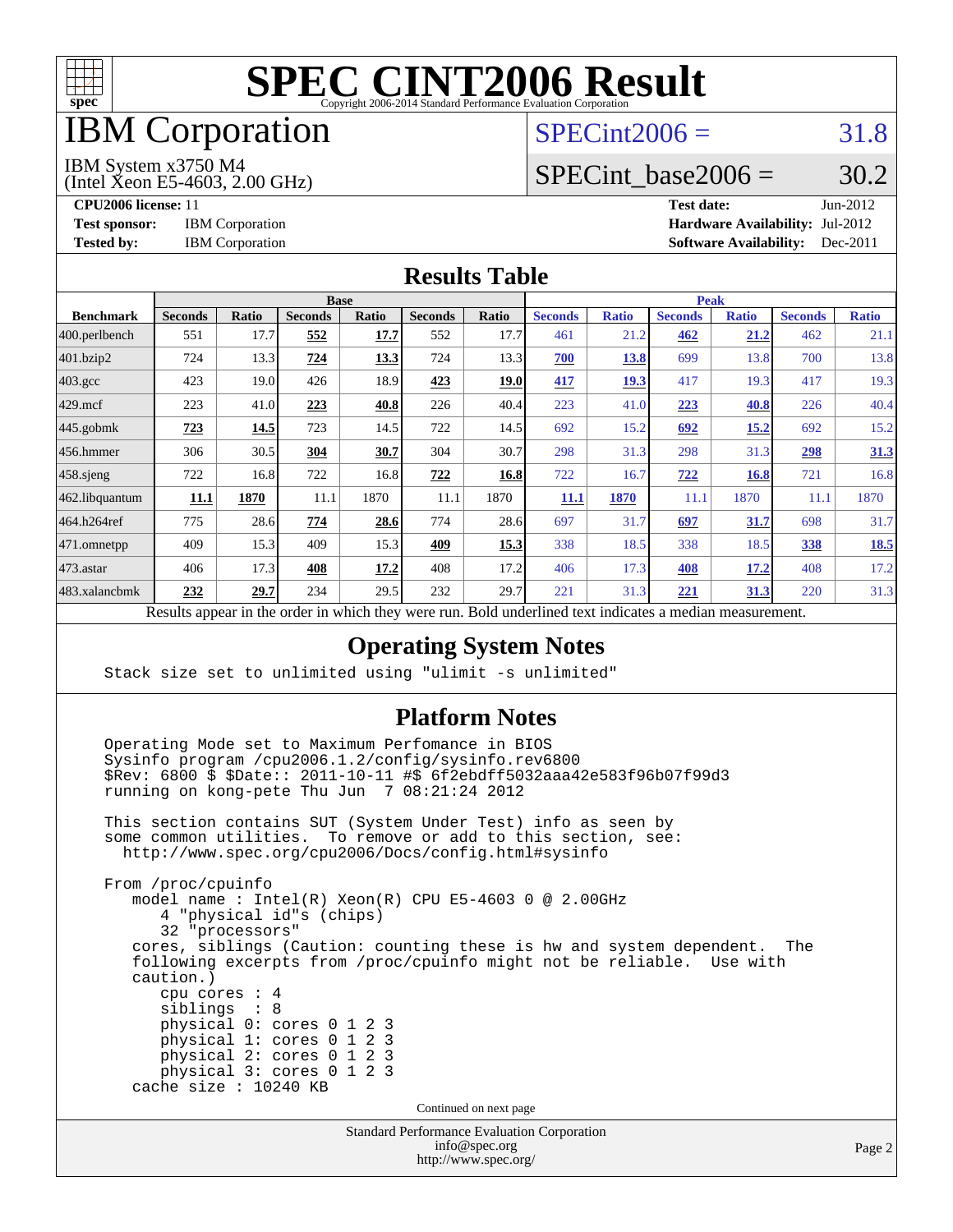

IBM Corporation

 $SPECint2006 = 31.8$  $SPECint2006 = 31.8$ 

(Intel Xeon E5-4603, 2.00 GHz) IBM System x3750 M4

SPECint base2006 =  $30.2$ 

**[Test sponsor:](http://www.spec.org/auto/cpu2006/Docs/result-fields.html#Testsponsor)** IBM Corporation **[Hardware Availability:](http://www.spec.org/auto/cpu2006/Docs/result-fields.html#HardwareAvailability)** Jul-2012

**[CPU2006 license:](http://www.spec.org/auto/cpu2006/Docs/result-fields.html#CPU2006license)** 11 **[Test date:](http://www.spec.org/auto/cpu2006/Docs/result-fields.html#Testdate)** Jun-2012 **[Tested by:](http://www.spec.org/auto/cpu2006/Docs/result-fields.html#Testedby)** IBM Corporation **[Software Availability:](http://www.spec.org/auto/cpu2006/Docs/result-fields.html#SoftwareAvailability)** Dec-2011

### **[Platform Notes \(Continued\)](http://www.spec.org/auto/cpu2006/Docs/result-fields.html#PlatformNotes)**

 From /proc/meminfo MemTotal: 264509148 kB HugePages\_Total: 0<br>Hugepagesize: 2048 kB Hugepagesize: /usr/bin/lsb\_release -d Red Hat Enterprise Linux Server release 6.2 (Santiago) From /etc/\*release\* /etc/\*version\* redhat-release: Red Hat Enterprise Linux Server release 6.2 (Santiago) system-release: Red Hat Enterprise Linux Server release 6.2 (Santiago) system-release-cpe: cpe:/o:redhat:enterprise\_linux:6server:ga:server uname -a: Linux kong-pete 2.6.32-220.el6.x86\_64 #1 SMP Wed Nov 9 08:03:13 EST 2011 x86\_64 x86\_64 x86\_64 GNU/Linux run-level 3 Jun 5 06:11 SPEC is set to: /cpu2006.1.2 Filesystem Type Size Used Avail Use% Mounted on

 /dev/mapper/vg\_kongpete-lv\_root ext4 264G 6.0G 245G 3% / Additional information from dmidecode:

 Memory: 11x Hynix HMT31GR7CFR4C-PB 8 GB 1600 MHz 2 rank 15x Micron 36JSF1G72PZ-1G6M1 8 GB 1600 MHz 2 rank 6x Samsung M393B1K70DH0-CK0 8 GB 1600 MHz 2 rank

(End of data from sysinfo program)

#### **[General Notes](http://www.spec.org/auto/cpu2006/Docs/result-fields.html#GeneralNotes)**

Environment variables set by runspec before the start of the run: KMP\_AFFINITY = "granularity=fine,scatter" LD\_LIBRARY\_PATH = "/cpu2006.1.2/libs/32:/cpu2006.1.2/libs/64" OMP\_NUM\_THREADS = "16"

 Binaries compiled on a system with 1x Core i7-860 CPU + 8GB memory using RHEL5.5 Transparent Huge Pages enabled with: echo always > /sys/kernel/mm/redhat\_transparent\_hugepage/enabled

### **[Base Compiler Invocation](http://www.spec.org/auto/cpu2006/Docs/result-fields.html#BaseCompilerInvocation)**

[C benchmarks](http://www.spec.org/auto/cpu2006/Docs/result-fields.html#Cbenchmarks): [icc -m64](http://www.spec.org/cpu2006/results/res2012q3/cpu2006-20120716-23712.flags.html#user_CCbase_intel_icc_64bit_f346026e86af2a669e726fe758c88044)

Continued on next page

Standard Performance Evaluation Corporation [info@spec.org](mailto:info@spec.org) <http://www.spec.org/>

Page 3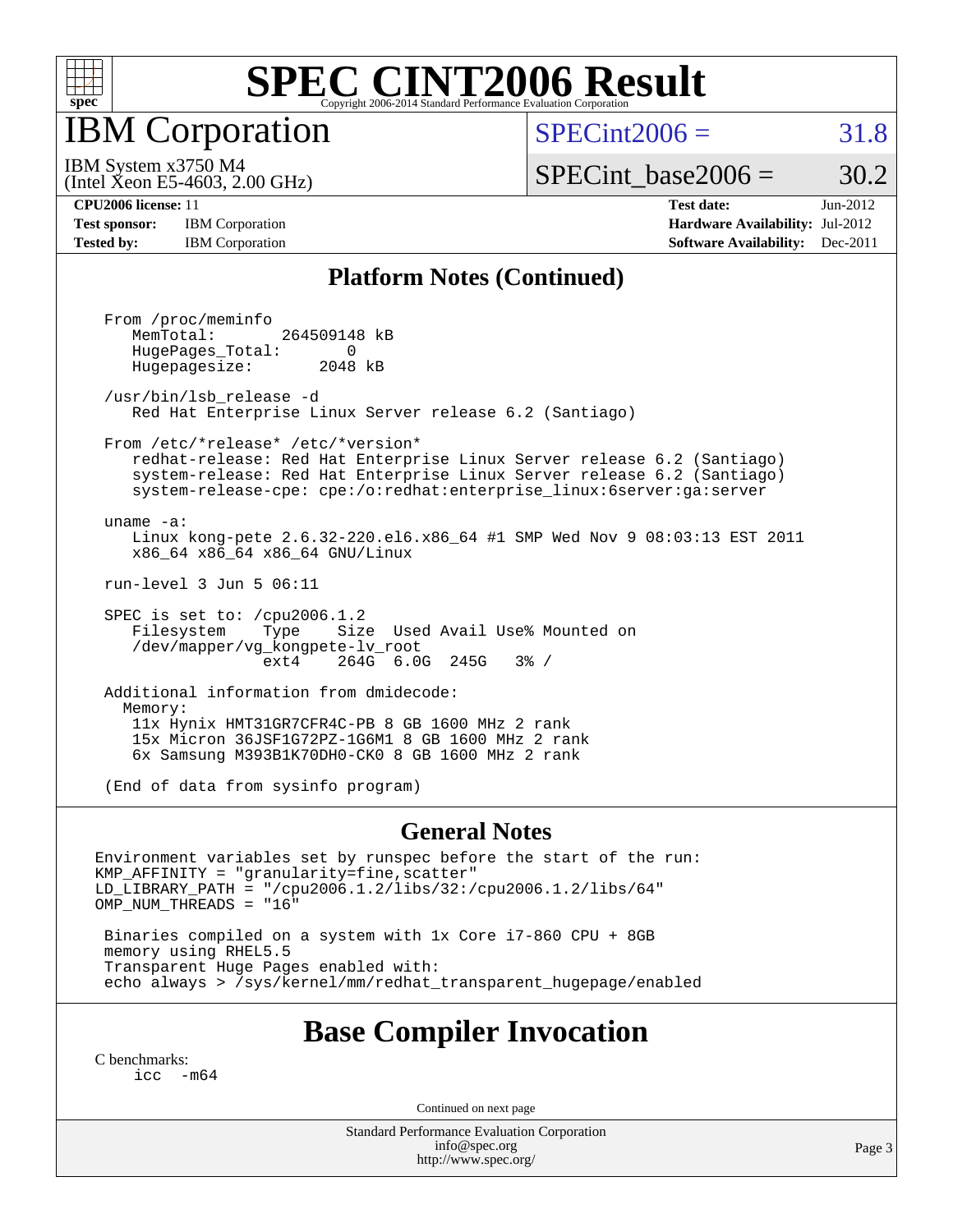

IBM Corporation

 $SPECint2006 = 31.8$  $SPECint2006 = 31.8$ 

(Intel Xeon E5-4603, 2.00 GHz) IBM System x3750 M4

SPECint base2006 =  $30.2$ 

**[CPU2006 license:](http://www.spec.org/auto/cpu2006/Docs/result-fields.html#CPU2006license)** 11 **[Test date:](http://www.spec.org/auto/cpu2006/Docs/result-fields.html#Testdate)** Jun-2012 **[Test sponsor:](http://www.spec.org/auto/cpu2006/Docs/result-fields.html#Testsponsor)** IBM Corporation **[Hardware Availability:](http://www.spec.org/auto/cpu2006/Docs/result-fields.html#HardwareAvailability)** Jul-2012 **[Tested by:](http://www.spec.org/auto/cpu2006/Docs/result-fields.html#Testedby)** IBM Corporation **[Software Availability:](http://www.spec.org/auto/cpu2006/Docs/result-fields.html#SoftwareAvailability)** Dec-2011

# **[Base Compiler Invocation \(Continued\)](http://www.spec.org/auto/cpu2006/Docs/result-fields.html#BaseCompilerInvocation)**

[C++ benchmarks:](http://www.spec.org/auto/cpu2006/Docs/result-fields.html#CXXbenchmarks) [icpc -m64](http://www.spec.org/cpu2006/results/res2012q3/cpu2006-20120716-23712.flags.html#user_CXXbase_intel_icpc_64bit_fc66a5337ce925472a5c54ad6a0de310)

### **[Base Portability Flags](http://www.spec.org/auto/cpu2006/Docs/result-fields.html#BasePortabilityFlags)**

 400.perlbench: [-DSPEC\\_CPU\\_LP64](http://www.spec.org/cpu2006/results/res2012q3/cpu2006-20120716-23712.flags.html#b400.perlbench_basePORTABILITY_DSPEC_CPU_LP64) [-DSPEC\\_CPU\\_LINUX\\_X64](http://www.spec.org/cpu2006/results/res2012q3/cpu2006-20120716-23712.flags.html#b400.perlbench_baseCPORTABILITY_DSPEC_CPU_LINUX_X64) 401.bzip2: [-DSPEC\\_CPU\\_LP64](http://www.spec.org/cpu2006/results/res2012q3/cpu2006-20120716-23712.flags.html#suite_basePORTABILITY401_bzip2_DSPEC_CPU_LP64) 403.gcc: [-DSPEC\\_CPU\\_LP64](http://www.spec.org/cpu2006/results/res2012q3/cpu2006-20120716-23712.flags.html#suite_basePORTABILITY403_gcc_DSPEC_CPU_LP64) 429.mcf: [-DSPEC\\_CPU\\_LP64](http://www.spec.org/cpu2006/results/res2012q3/cpu2006-20120716-23712.flags.html#suite_basePORTABILITY429_mcf_DSPEC_CPU_LP64) 445.gobmk: [-DSPEC\\_CPU\\_LP64](http://www.spec.org/cpu2006/results/res2012q3/cpu2006-20120716-23712.flags.html#suite_basePORTABILITY445_gobmk_DSPEC_CPU_LP64) 456.hmmer: [-DSPEC\\_CPU\\_LP64](http://www.spec.org/cpu2006/results/res2012q3/cpu2006-20120716-23712.flags.html#suite_basePORTABILITY456_hmmer_DSPEC_CPU_LP64) 458.sjeng: [-DSPEC\\_CPU\\_LP64](http://www.spec.org/cpu2006/results/res2012q3/cpu2006-20120716-23712.flags.html#suite_basePORTABILITY458_sjeng_DSPEC_CPU_LP64) 462.libquantum: [-DSPEC\\_CPU\\_LP64](http://www.spec.org/cpu2006/results/res2012q3/cpu2006-20120716-23712.flags.html#suite_basePORTABILITY462_libquantum_DSPEC_CPU_LP64) [-DSPEC\\_CPU\\_LINUX](http://www.spec.org/cpu2006/results/res2012q3/cpu2006-20120716-23712.flags.html#b462.libquantum_baseCPORTABILITY_DSPEC_CPU_LINUX) 464.h264ref: [-DSPEC\\_CPU\\_LP64](http://www.spec.org/cpu2006/results/res2012q3/cpu2006-20120716-23712.flags.html#suite_basePORTABILITY464_h264ref_DSPEC_CPU_LP64) 471.omnetpp: [-DSPEC\\_CPU\\_LP64](http://www.spec.org/cpu2006/results/res2012q3/cpu2006-20120716-23712.flags.html#suite_basePORTABILITY471_omnetpp_DSPEC_CPU_LP64) 473.astar: [-DSPEC\\_CPU\\_LP64](http://www.spec.org/cpu2006/results/res2012q3/cpu2006-20120716-23712.flags.html#suite_basePORTABILITY473_astar_DSPEC_CPU_LP64) 483.xalancbmk: [-DSPEC\\_CPU\\_LP64](http://www.spec.org/cpu2006/results/res2012q3/cpu2006-20120716-23712.flags.html#suite_basePORTABILITY483_xalancbmk_DSPEC_CPU_LP64) [-DSPEC\\_CPU\\_LINUX](http://www.spec.org/cpu2006/results/res2012q3/cpu2006-20120716-23712.flags.html#b483.xalancbmk_baseCXXPORTABILITY_DSPEC_CPU_LINUX)

# **[Base Optimization Flags](http://www.spec.org/auto/cpu2006/Docs/result-fields.html#BaseOptimizationFlags)**

[C benchmarks](http://www.spec.org/auto/cpu2006/Docs/result-fields.html#Cbenchmarks):

[-xSSE4.2](http://www.spec.org/cpu2006/results/res2012q3/cpu2006-20120716-23712.flags.html#user_CCbase_f-xSSE42_f91528193cf0b216347adb8b939d4107) [-ipo](http://www.spec.org/cpu2006/results/res2012q3/cpu2006-20120716-23712.flags.html#user_CCbase_f-ipo) [-O3](http://www.spec.org/cpu2006/results/res2012q3/cpu2006-20120716-23712.flags.html#user_CCbase_f-O3) [-no-prec-div](http://www.spec.org/cpu2006/results/res2012q3/cpu2006-20120716-23712.flags.html#user_CCbase_f-no-prec-div) [-parallel](http://www.spec.org/cpu2006/results/res2012q3/cpu2006-20120716-23712.flags.html#user_CCbase_f-parallel) [-opt-prefetch](http://www.spec.org/cpu2006/results/res2012q3/cpu2006-20120716-23712.flags.html#user_CCbase_f-opt-prefetch) [-auto-p32](http://www.spec.org/cpu2006/results/res2012q3/cpu2006-20120716-23712.flags.html#user_CCbase_f-auto-p32)

[C++ benchmarks:](http://www.spec.org/auto/cpu2006/Docs/result-fields.html#CXXbenchmarks)

[-xSSE4.2](http://www.spec.org/cpu2006/results/res2012q3/cpu2006-20120716-23712.flags.html#user_CXXbase_f-xSSE42_f91528193cf0b216347adb8b939d4107) [-ipo](http://www.spec.org/cpu2006/results/res2012q3/cpu2006-20120716-23712.flags.html#user_CXXbase_f-ipo) [-O3](http://www.spec.org/cpu2006/results/res2012q3/cpu2006-20120716-23712.flags.html#user_CXXbase_f-O3) [-no-prec-div](http://www.spec.org/cpu2006/results/res2012q3/cpu2006-20120716-23712.flags.html#user_CXXbase_f-no-prec-div) [-opt-prefetch](http://www.spec.org/cpu2006/results/res2012q3/cpu2006-20120716-23712.flags.html#user_CXXbase_f-opt-prefetch) [-auto-p32](http://www.spec.org/cpu2006/results/res2012q3/cpu2006-20120716-23712.flags.html#user_CXXbase_f-auto-p32) [-Wl,-z,muldefs](http://www.spec.org/cpu2006/results/res2012q3/cpu2006-20120716-23712.flags.html#user_CXXbase_link_force_multiple1_74079c344b956b9658436fd1b6dd3a8a) [-L/smartheap -lsmartheap64](http://www.spec.org/cpu2006/results/res2012q3/cpu2006-20120716-23712.flags.html#user_CXXbase_SmartHeap64_5e654037dadeae1fe403ab4b4466e60b)

**[Base Other Flags](http://www.spec.org/auto/cpu2006/Docs/result-fields.html#BaseOtherFlags)**

[C benchmarks](http://www.spec.org/auto/cpu2006/Docs/result-fields.html#Cbenchmarks):

403.gcc: [-Dalloca=\\_alloca](http://www.spec.org/cpu2006/results/res2012q3/cpu2006-20120716-23712.flags.html#b403.gcc_baseEXTRA_CFLAGS_Dalloca_be3056838c12de2578596ca5467af7f3)

# **[Peak Compiler Invocation](http://www.spec.org/auto/cpu2006/Docs/result-fields.html#PeakCompilerInvocation)**

[C benchmarks \(except as noted below\)](http://www.spec.org/auto/cpu2006/Docs/result-fields.html#Cbenchmarksexceptasnotedbelow):  $\text{icc}$  -m64

400.perlbench: [icc -m32](http://www.spec.org/cpu2006/results/res2012q3/cpu2006-20120716-23712.flags.html#user_peakCCLD400_perlbench_intel_icc_a6a621f8d50482236b970c6ac5f55f93)

445.gobmk: [icc -m32](http://www.spec.org/cpu2006/results/res2012q3/cpu2006-20120716-23712.flags.html#user_peakCCLD445_gobmk_intel_icc_a6a621f8d50482236b970c6ac5f55f93)

Continued on next page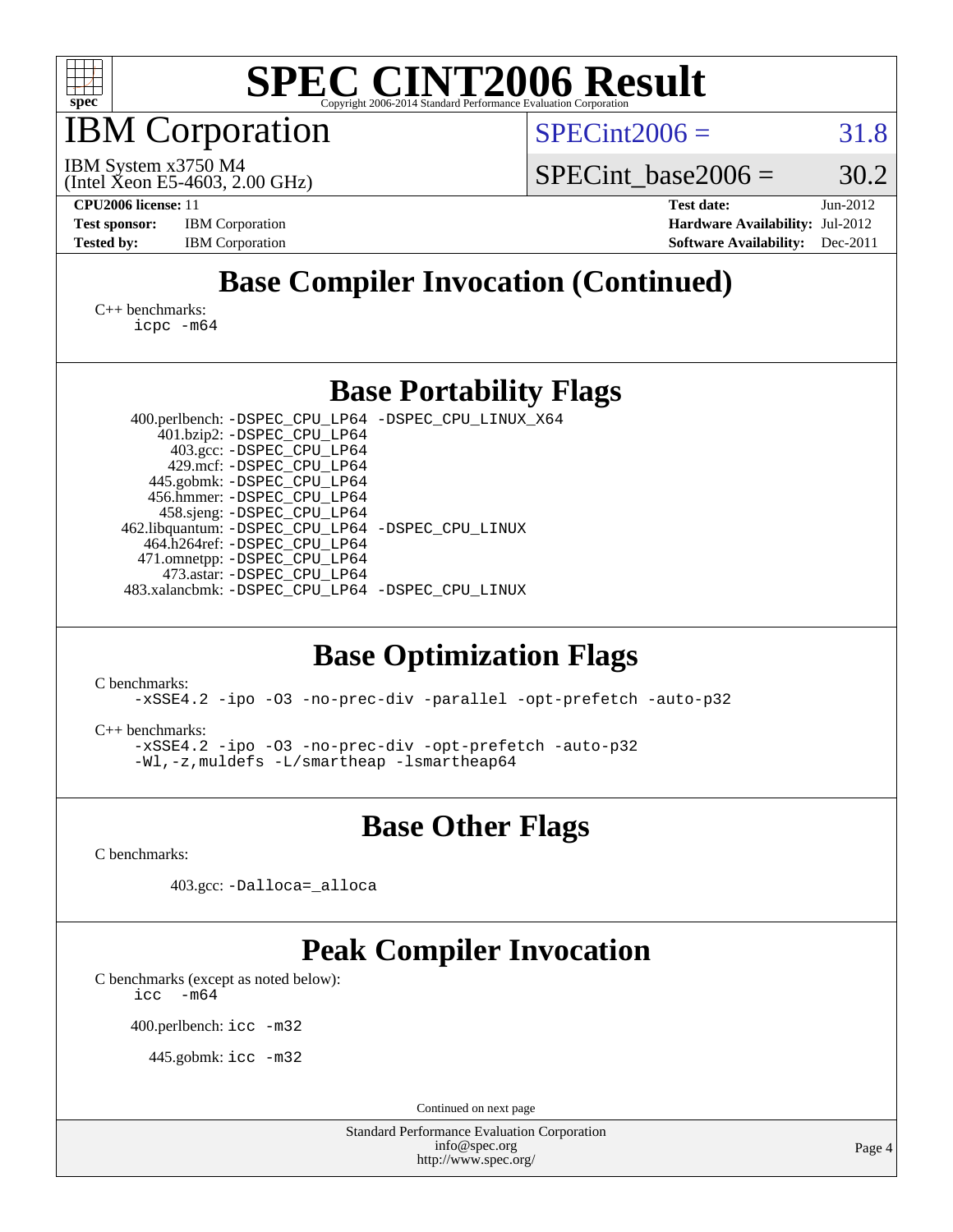

IBM Corporation

 $SPECint2006 = 31.8$  $SPECint2006 = 31.8$ 

(Intel Xeon E5-4603, 2.00 GHz) IBM System x3750 M4

SPECint base2006 =  $30.2$ 

**[CPU2006 license:](http://www.spec.org/auto/cpu2006/Docs/result-fields.html#CPU2006license)** 11 **[Test date:](http://www.spec.org/auto/cpu2006/Docs/result-fields.html#Testdate)** Jun-2012 **[Test sponsor:](http://www.spec.org/auto/cpu2006/Docs/result-fields.html#Testsponsor)** IBM Corporation **[Hardware Availability:](http://www.spec.org/auto/cpu2006/Docs/result-fields.html#HardwareAvailability)** Jul-2012 **[Tested by:](http://www.spec.org/auto/cpu2006/Docs/result-fields.html#Testedby)** IBM Corporation **[Software Availability:](http://www.spec.org/auto/cpu2006/Docs/result-fields.html#SoftwareAvailability)** Dec-2011

# **[Peak Compiler Invocation \(Continued\)](http://www.spec.org/auto/cpu2006/Docs/result-fields.html#PeakCompilerInvocation)**

464.h264ref: [icc -m32](http://www.spec.org/cpu2006/results/res2012q3/cpu2006-20120716-23712.flags.html#user_peakCCLD464_h264ref_intel_icc_a6a621f8d50482236b970c6ac5f55f93)

[C++ benchmarks \(except as noted below\):](http://www.spec.org/auto/cpu2006/Docs/result-fields.html#CXXbenchmarksexceptasnotedbelow) [icpc -m32](http://www.spec.org/cpu2006/results/res2012q3/cpu2006-20120716-23712.flags.html#user_CXXpeak_intel_icpc_4e5a5ef1a53fd332b3c49e69c3330699)

473.astar: [icpc -m64](http://www.spec.org/cpu2006/results/res2012q3/cpu2006-20120716-23712.flags.html#user_peakCXXLD473_astar_intel_icpc_64bit_fc66a5337ce925472a5c54ad6a0de310)

**[Peak Portability Flags](http://www.spec.org/auto/cpu2006/Docs/result-fields.html#PeakPortabilityFlags)**

 400.perlbench: [-DSPEC\\_CPU\\_LINUX\\_IA32](http://www.spec.org/cpu2006/results/res2012q3/cpu2006-20120716-23712.flags.html#b400.perlbench_peakCPORTABILITY_DSPEC_CPU_LINUX_IA32) 401.bzip2: [-DSPEC\\_CPU\\_LP64](http://www.spec.org/cpu2006/results/res2012q3/cpu2006-20120716-23712.flags.html#suite_peakPORTABILITY401_bzip2_DSPEC_CPU_LP64) 403.gcc: [-DSPEC\\_CPU\\_LP64](http://www.spec.org/cpu2006/results/res2012q3/cpu2006-20120716-23712.flags.html#suite_peakPORTABILITY403_gcc_DSPEC_CPU_LP64) 429.mcf: [-DSPEC\\_CPU\\_LP64](http://www.spec.org/cpu2006/results/res2012q3/cpu2006-20120716-23712.flags.html#suite_peakPORTABILITY429_mcf_DSPEC_CPU_LP64) 456.hmmer: [-DSPEC\\_CPU\\_LP64](http://www.spec.org/cpu2006/results/res2012q3/cpu2006-20120716-23712.flags.html#suite_peakPORTABILITY456_hmmer_DSPEC_CPU_LP64) 458.sjeng: [-DSPEC\\_CPU\\_LP64](http://www.spec.org/cpu2006/results/res2012q3/cpu2006-20120716-23712.flags.html#suite_peakPORTABILITY458_sjeng_DSPEC_CPU_LP64) 462.libquantum: [-DSPEC\\_CPU\\_LP64](http://www.spec.org/cpu2006/results/res2012q3/cpu2006-20120716-23712.flags.html#suite_peakPORTABILITY462_libquantum_DSPEC_CPU_LP64) [-DSPEC\\_CPU\\_LINUX](http://www.spec.org/cpu2006/results/res2012q3/cpu2006-20120716-23712.flags.html#b462.libquantum_peakCPORTABILITY_DSPEC_CPU_LINUX) 473.astar: [-DSPEC\\_CPU\\_LP64](http://www.spec.org/cpu2006/results/res2012q3/cpu2006-20120716-23712.flags.html#suite_peakPORTABILITY473_astar_DSPEC_CPU_LP64) 483.xalancbmk: [-DSPEC\\_CPU\\_LINUX](http://www.spec.org/cpu2006/results/res2012q3/cpu2006-20120716-23712.flags.html#b483.xalancbmk_peakCXXPORTABILITY_DSPEC_CPU_LINUX)

# **[Peak Optimization Flags](http://www.spec.org/auto/cpu2006/Docs/result-fields.html#PeakOptimizationFlags)**

[C benchmarks](http://www.spec.org/auto/cpu2006/Docs/result-fields.html#Cbenchmarks):

 $400.$ perlbench:  $-xSSE4$ .  $2(pass 2)$  -prof-qen(pass 1) [-ipo](http://www.spec.org/cpu2006/results/res2012q3/cpu2006-20120716-23712.flags.html#user_peakPASS2_CFLAGSPASS2_LDCFLAGS400_perlbench_f-ipo)(pass 2) [-O3](http://www.spec.org/cpu2006/results/res2012q3/cpu2006-20120716-23712.flags.html#user_peakPASS2_CFLAGSPASS2_LDCFLAGS400_perlbench_f-O3)(pass 2) [-no-prec-div](http://www.spec.org/cpu2006/results/res2012q3/cpu2006-20120716-23712.flags.html#user_peakPASS2_CFLAGSPASS2_LDCFLAGS400_perlbench_f-no-prec-div)(pass 2) [-prof-use](http://www.spec.org/cpu2006/results/res2012q3/cpu2006-20120716-23712.flags.html#user_peakPASS2_CFLAGSPASS2_LDCFLAGS400_perlbench_prof_use_bccf7792157ff70d64e32fe3e1250b55)(pass 2) [-opt-prefetch](http://www.spec.org/cpu2006/results/res2012q3/cpu2006-20120716-23712.flags.html#user_peakCOPTIMIZE400_perlbench_f-opt-prefetch) [-ansi-alias](http://www.spec.org/cpu2006/results/res2012q3/cpu2006-20120716-23712.flags.html#user_peakCOPTIMIZE400_perlbench_f-ansi-alias) 401.bzip2: [-xSSE4.2](http://www.spec.org/cpu2006/results/res2012q3/cpu2006-20120716-23712.flags.html#user_peakPASS2_CFLAGSPASS2_LDCFLAGS401_bzip2_f-xSSE42_f91528193cf0b216347adb8b939d4107)(pass 2) [-prof-gen](http://www.spec.org/cpu2006/results/res2012q3/cpu2006-20120716-23712.flags.html#user_peakPASS1_CFLAGSPASS1_LDCFLAGS401_bzip2_prof_gen_e43856698f6ca7b7e442dfd80e94a8fc)(pass 1) [-ipo](http://www.spec.org/cpu2006/results/res2012q3/cpu2006-20120716-23712.flags.html#user_peakPASS2_CFLAGSPASS2_LDCFLAGS401_bzip2_f-ipo)(pass 2) [-O3](http://www.spec.org/cpu2006/results/res2012q3/cpu2006-20120716-23712.flags.html#user_peakPASS2_CFLAGSPASS2_LDCFLAGS401_bzip2_f-O3)(pass 2) [-no-prec-div](http://www.spec.org/cpu2006/results/res2012q3/cpu2006-20120716-23712.flags.html#user_peakCOPTIMIZEPASS2_CFLAGSPASS2_LDCFLAGS401_bzip2_f-no-prec-div) [-prof-use](http://www.spec.org/cpu2006/results/res2012q3/cpu2006-20120716-23712.flags.html#user_peakPASS2_CFLAGSPASS2_LDCFLAGS401_bzip2_prof_use_bccf7792157ff70d64e32fe3e1250b55)(pass 2) [-auto-ilp32](http://www.spec.org/cpu2006/results/res2012q3/cpu2006-20120716-23712.flags.html#user_peakCOPTIMIZE401_bzip2_f-auto-ilp32) [-opt-prefetch](http://www.spec.org/cpu2006/results/res2012q3/cpu2006-20120716-23712.flags.html#user_peakCOPTIMIZE401_bzip2_f-opt-prefetch) [-ansi-alias](http://www.spec.org/cpu2006/results/res2012q3/cpu2006-20120716-23712.flags.html#user_peakCOPTIMIZE401_bzip2_f-ansi-alias) 403.gcc: [-xSSE4.2](http://www.spec.org/cpu2006/results/res2012q3/cpu2006-20120716-23712.flags.html#user_peakCOPTIMIZE403_gcc_f-xSSE42_f91528193cf0b216347adb8b939d4107) [-ipo](http://www.spec.org/cpu2006/results/res2012q3/cpu2006-20120716-23712.flags.html#user_peakCOPTIMIZE403_gcc_f-ipo) [-O3](http://www.spec.org/cpu2006/results/res2012q3/cpu2006-20120716-23712.flags.html#user_peakCOPTIMIZE403_gcc_f-O3) [-no-prec-div](http://www.spec.org/cpu2006/results/res2012q3/cpu2006-20120716-23712.flags.html#user_peakCOPTIMIZE403_gcc_f-no-prec-div) [-inline-calloc](http://www.spec.org/cpu2006/results/res2012q3/cpu2006-20120716-23712.flags.html#user_peakCOPTIMIZE403_gcc_f-inline-calloc) [-opt-malloc-options=3](http://www.spec.org/cpu2006/results/res2012q3/cpu2006-20120716-23712.flags.html#user_peakCOPTIMIZE403_gcc_f-opt-malloc-options_13ab9b803cf986b4ee62f0a5998c2238) [-auto-ilp32](http://www.spec.org/cpu2006/results/res2012q3/cpu2006-20120716-23712.flags.html#user_peakCOPTIMIZE403_gcc_f-auto-ilp32)  $429$ .mcf: basepeak = yes 445.gobmk: [-xSSE4.2](http://www.spec.org/cpu2006/results/res2012q3/cpu2006-20120716-23712.flags.html#user_peakPASS2_CFLAGSPASS2_LDCFLAGS445_gobmk_f-xSSE42_f91528193cf0b216347adb8b939d4107)(pass 2) [-prof-gen](http://www.spec.org/cpu2006/results/res2012q3/cpu2006-20120716-23712.flags.html#user_peakPASS1_CFLAGSPASS1_LDCFLAGS445_gobmk_prof_gen_e43856698f6ca7b7e442dfd80e94a8fc)(pass 1) [-prof-use](http://www.spec.org/cpu2006/results/res2012q3/cpu2006-20120716-23712.flags.html#user_peakPASS2_CFLAGSPASS2_LDCFLAGS445_gobmk_prof_use_bccf7792157ff70d64e32fe3e1250b55)(pass 2) [-ansi-alias](http://www.spec.org/cpu2006/results/res2012q3/cpu2006-20120716-23712.flags.html#user_peakCOPTIMIZE445_gobmk_f-ansi-alias) 456.hmmer: [-xSSE4.2](http://www.spec.org/cpu2006/results/res2012q3/cpu2006-20120716-23712.flags.html#user_peakCOPTIMIZE456_hmmer_f-xSSE42_f91528193cf0b216347adb8b939d4107) [-ipo](http://www.spec.org/cpu2006/results/res2012q3/cpu2006-20120716-23712.flags.html#user_peakCOPTIMIZE456_hmmer_f-ipo) [-O3](http://www.spec.org/cpu2006/results/res2012q3/cpu2006-20120716-23712.flags.html#user_peakCOPTIMIZE456_hmmer_f-O3) [-no-prec-div](http://www.spec.org/cpu2006/results/res2012q3/cpu2006-20120716-23712.flags.html#user_peakCOPTIMIZE456_hmmer_f-no-prec-div) [-unroll2](http://www.spec.org/cpu2006/results/res2012q3/cpu2006-20120716-23712.flags.html#user_peakCOPTIMIZE456_hmmer_f-unroll_784dae83bebfb236979b41d2422d7ec2) [-auto-ilp32](http://www.spec.org/cpu2006/results/res2012q3/cpu2006-20120716-23712.flags.html#user_peakCOPTIMIZE456_hmmer_f-auto-ilp32) [-ansi-alias](http://www.spec.org/cpu2006/results/res2012q3/cpu2006-20120716-23712.flags.html#user_peakCOPTIMIZE456_hmmer_f-ansi-alias) 458.sjeng: [-xSSE4.2](http://www.spec.org/cpu2006/results/res2012q3/cpu2006-20120716-23712.flags.html#user_peakPASS2_CFLAGSPASS2_LDCFLAGS458_sjeng_f-xSSE42_f91528193cf0b216347adb8b939d4107)(pass 2) [-prof-gen](http://www.spec.org/cpu2006/results/res2012q3/cpu2006-20120716-23712.flags.html#user_peakPASS1_CFLAGSPASS1_LDCFLAGS458_sjeng_prof_gen_e43856698f6ca7b7e442dfd80e94a8fc)(pass 1) [-ipo](http://www.spec.org/cpu2006/results/res2012q3/cpu2006-20120716-23712.flags.html#user_peakPASS2_CFLAGSPASS2_LDCFLAGS458_sjeng_f-ipo)(pass 2) [-O3](http://www.spec.org/cpu2006/results/res2012q3/cpu2006-20120716-23712.flags.html#user_peakPASS2_CFLAGSPASS2_LDCFLAGS458_sjeng_f-O3)(pass 2) [-no-prec-div](http://www.spec.org/cpu2006/results/res2012q3/cpu2006-20120716-23712.flags.html#user_peakPASS2_CFLAGSPASS2_LDCFLAGS458_sjeng_f-no-prec-div)(pass 2) [-prof-use](http://www.spec.org/cpu2006/results/res2012q3/cpu2006-20120716-23712.flags.html#user_peakPASS2_CFLAGSPASS2_LDCFLAGS458_sjeng_prof_use_bccf7792157ff70d64e32fe3e1250b55)(pass 2) [-unroll4](http://www.spec.org/cpu2006/results/res2012q3/cpu2006-20120716-23712.flags.html#user_peakCOPTIMIZE458_sjeng_f-unroll_4e5e4ed65b7fd20bdcd365bec371b81f)

Continued on next page